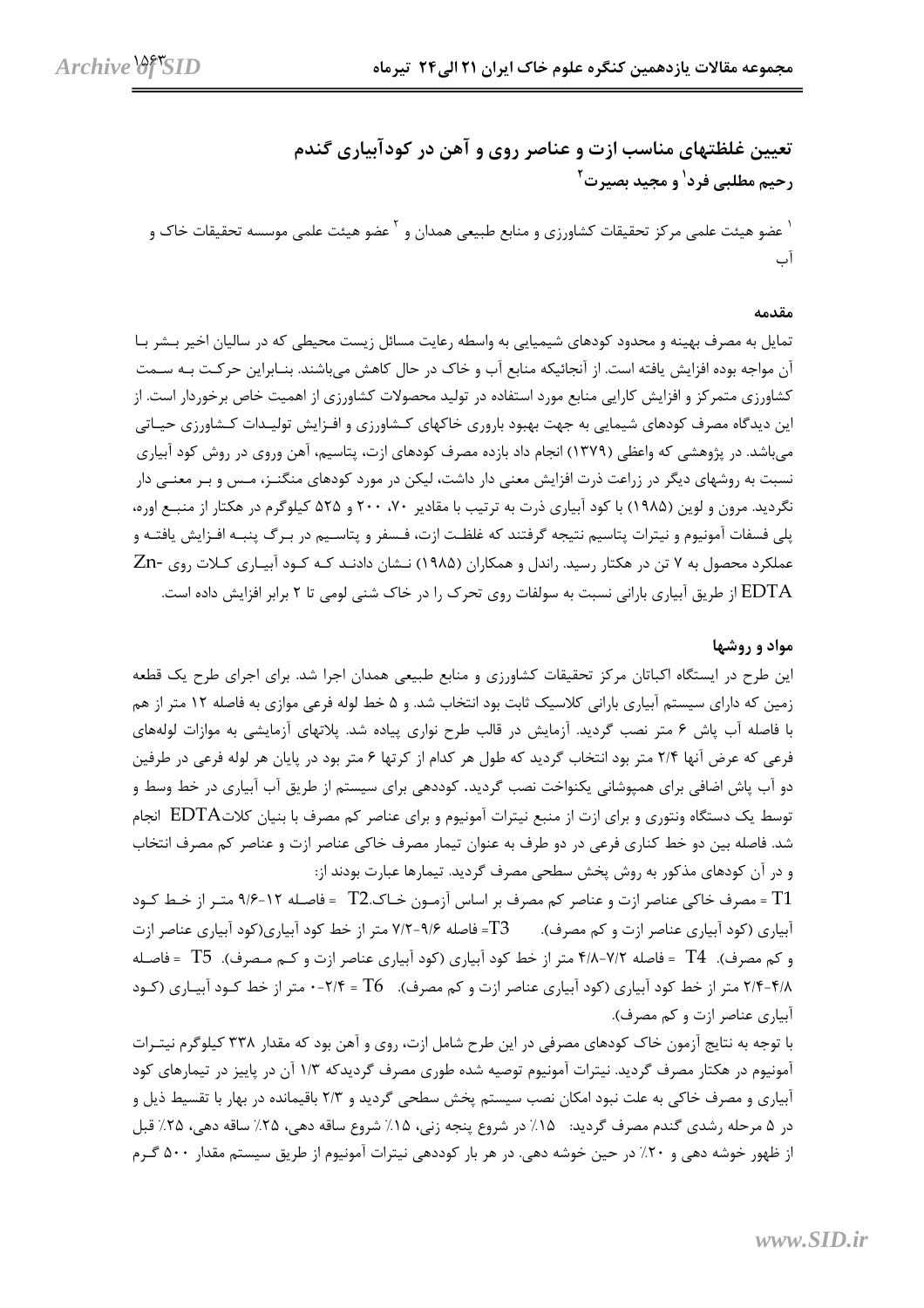کلات EDTA آهن و مقدار ۲۵۰ گرم EDTA روی همراه با نیترات آمونیوم در تانک کود حل و از طریـق ونتـوری بـه سیستم تزریق می گردید.

## نتايج و بحث

مقدار کل کودهای مصرف شده در تیمارهای مختلف به شرح جدول ۱ بود

|                |                   | نيترات آمونيوم                       | كلات آهن<br>كلات روى |                  |                         |                   |
|----------------|-------------------|--------------------------------------|----------------------|------------------|-------------------------|-------------------|
|                | مقدار کل          | متوسط غلظت در هر                     | مقدار کل             | متوسط غلظت در هر | مقدار کل                | متوسط غلظت در هر  |
|                | Kg/ha             | $gr/m^3$ ابیاری                      | Kg/ha                | $gr/m^3$ آبیاری  | Kg/ha                   | $gr/m^3$ اًبیاری  |
| T1             | $\tau\tau\lambda$ | ---                                  |                      | ---              | ١٠                      | ---               |
| T <sub>2</sub> | 15 <sub>h</sub>   | Y/Y                                  | $.15\lambda$         | .78              | .199                    | .77               |
| T <sub>3</sub> | 19.               | 151.1                                | $Y/\Delta$           | $1/\lambda$      | 1/95                    | $\cdot$ /Y)       |
| T <sub>4</sub> | YYY               | <b>TAISY</b>                         | $\frac{1}{2}$        | 1/5              | $\mathbf{r}/\mathbf{r}$ | $1/\Gamma \Delta$ |
| <b>T5</b>      | 59.               | $\mathbf{r} \mathbf{r} / \mathbf{r}$ | Y/YY                 | $1/\tau$ ۶       | $Y/Y$ ۹                 | 1/FV              |
| T <sub>6</sub> | ۳۷۵               | 40/71                                | $\tau/\tau$          | 1/8V             | 557                     | 7/19              |
|                |                   |                                      |                      |                  |                         |                   |

جدول ۱- مقدار کل و غلظت متوسط کودهای مصرف شده در طرح

جدول ۴ تاثیر تیمارهای مختلف را بر عملکرد و وزن هزار دانه گندم نشان میدهد.

| جدول ۴- تاثیر تیمارهای مختلف بر عملکرد و کیفیت گندم |  |  |
|-----------------------------------------------------|--|--|
|                                                     |  |  |

| روى دانه                                             | آهن دانه                         | ازت دانه         | روي برگ                        | آهن برگ              | ازت برگ    | وزن هزار دانه         | عملكرد                  |                |
|------------------------------------------------------|----------------------------------|------------------|--------------------------------|----------------------|------------|-----------------------|-------------------------|----------------|
| <b>PPM</b>                                           | <b>PPM</b>                       | $\gamma$ .       | <b>PPM</b>                     | <b>PPM</b>           | %          | gr                    | Kg/ha                   |                |
| $Y1/FY$ D                                            | <b>٣۶/۶٧</b>                     | 1/۶۱             | $T\setminus\setminus\setminus$ | 18915                | $Y/Y$ ۶    | $f_A/\Delta A$        | ۵۶۴۸                    | T1             |
| <b>TYTY CD</b>                                       | Tf/YT                            | $1/\Delta\Delta$ | <b>TAITS</b>                   | 18414                | $Y/Y$ ۶    | f9/ATA                | $\Delta \Delta \cdot 9$ | T <sub>2</sub> |
| $Y$ $Y$ $Y$                                          | $T$ $V/1$ $T$                    | $1/\Delta\Delta$ | $\Upsilon \Upsilon/\Lambda$    | 1097                 | $Y/Y$ ۹    | $\Delta$ ./ $\Delta$  | ۵۷۵۲                    | T <sub>3</sub> |
| $Y1$ $\triangle$ BC                                  | $\Delta Y/\Delta\lambda$         | 1/f              | $\tau\tau/\tau$                | $1\lambda f/1$       | $Y/Y$ ۶    | $f \circ A$           | <b>ATYY</b>             | T <sub>4</sub> |
| $\tau\tau/\cdot \Delta AB$                           | $\Delta \mathcal{S}/\cdot \cdot$ | 1/5              | $Y\Lambda/1$                   | $1YY/\Delta$         | $Y/Y$ ۹    | $f$ $f$ $f$ $A$ $B$   | ۶۳۶۵                    | T <sub>5</sub> |
| $\mathsf{r}\mathsf{F}\mathsf{r}\mathsf{d}\mathsf{A}$ | 44162                            | 1/56             | Y'                             | $\frac{1}{\sqrt{2}}$ | $Y/\Delta$ | $f\tau/\lambda\tau B$ | $\Delta \cdot \Lambda$  | T <sub>6</sub> |
| $P = \cdot / \cdot \cdot$                            | ns                               | ns               | ns                             | ns                   | ns         | ns                    | ns                      | سطح<br>احتمال  |

همانطور که مشاهده میشود عملکرد گندم در سطح یک درصد تحت تاثیر تیمارهای کـودی قـرار نگرفتـه اسـت ولـی تیمار T5 (فاصله ۲/۴-۲/۸ متر از خط کود آبیاری) با عملکرد ۶۳۶۵ کیلوگرم در هکتار بـالاترین و تیمـار T6 (فاصـله ۲/۴-۰ متر از خط کود آبیاری) با عملکرد ۵۰۸۱ کیلوگرم در هکتار کمترین عملکرد را به خود اختصاص دادند ایــن در حالی است که تیمار T6 بالاترین میزان عناصر غذایی ازت، آهن و روی را دریافت کرده بود ولی به علـت ورس شـدید در اثر مصرف نیترات آمونیوم عملکرد آن در مقایسه با بقیه تیمارها و تیمار شاهد مصرف خاکی این عناصر کاهش پیـدا کرده است. وزن هزار دانه گندم در سطح ۵ درصد تحت تاثیر تیمارهای کود قرار گرفت به طوری که تیمار T3 (فاصـله ۹/۶– ۷/۲ متر از خط کود آبیاری) با وزن هزار دانه ۵۰/۲ گرم بالاترین و تیمار T6 با وزن هزار دانه ۴۳/۸۳ گرم پـایین ترین وزن هزار دانه را به خود اختصاص دادند و تمام تیمارهای کود آبیاری به جز  $\rm T6$  در مقایسه با تیمار مصرف خاکی عناصر ازت و آهن و روی وزن هزار دانه گندم را افزایش دادنـد. غلظـت روی دانـه در سـطح یـک درصـد تحـت تـاثیر تیمارهای مختلف کودی قرار گرفت به طوری که تیمار T6 (فاصله ۲/۴-۰ مقدار از خط کــود آبیــاری) بــا غلظــت روی ۳۶/۵۸ میلی گرم در کیلوگرم دانه بالاترین و تیمار T1 (مصرف خاکی عناصر) بـا روی ۲۱/۶۲ میلـیگـرم در کیلـوگرم